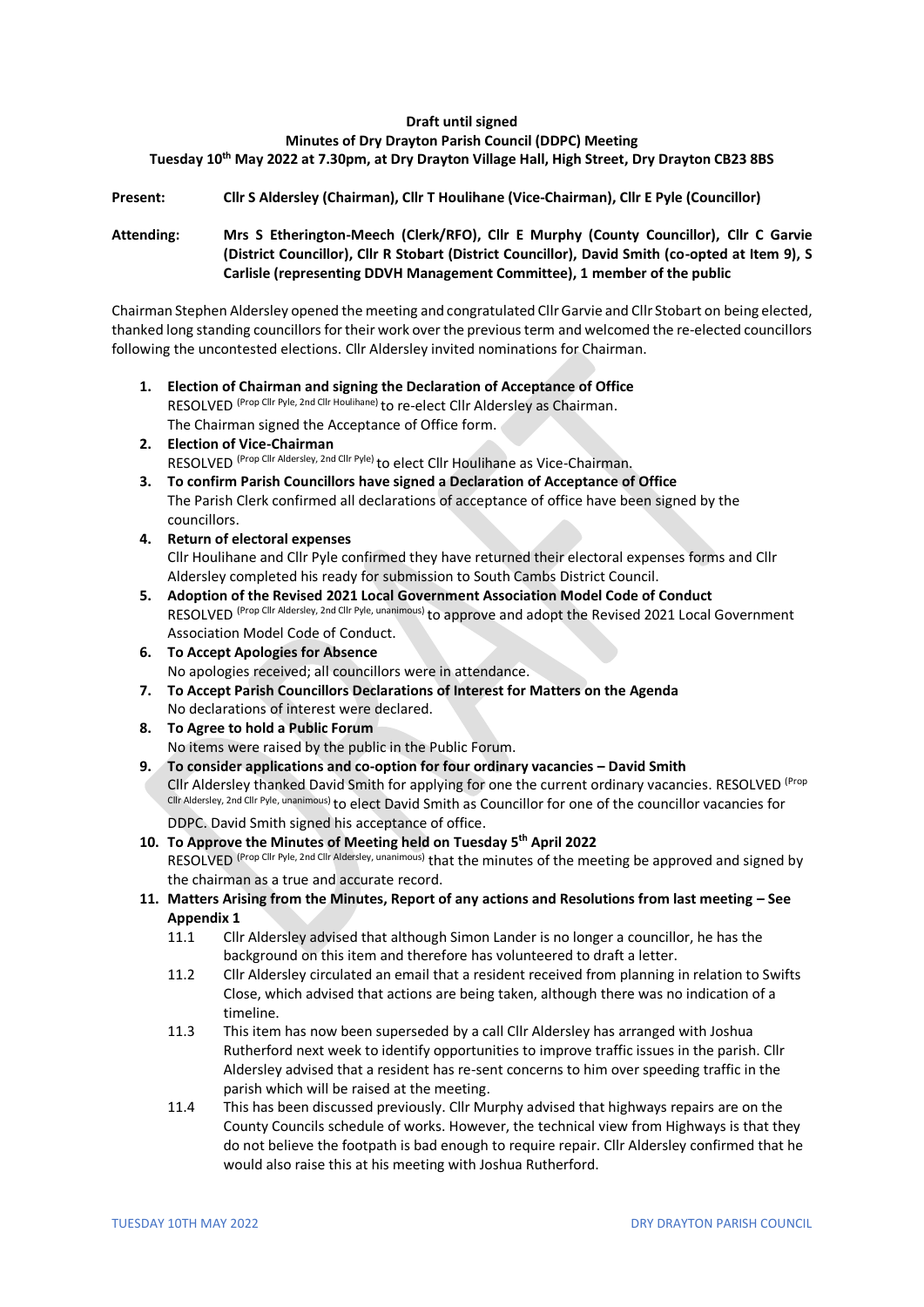- 11.5 In relation to the NMU, Cllr Murphy wanted to advise of some good news in that a Compulsory Purchase Order is progressing for the land required for the project to connect the village by a NMU along Oakington Road to the new cycleway at the A1307. However, Cllr Murphy explained that compulsory purchase is a complex process which could take up to nine months to finalise. Cllr Pyle questioned as to whether Cambridgeshire County Council would still fund the project, Cllr Murphy assured DDPC that the funding for the project was in the approved budget. DDPC reiterated their commitment for their funding contribution to the project.
- 11.6 No feedback
- 11.7 The clerk explained that she has chased James Broder at Highways for an update on this on multiple occasions and is still without a response. ACTION - Cllr Murphy advised to contact Jon Clarke the Director of Maintenance at Highways and to copy her into any correspondence. Cllr Aldersley advised that the MVAS is at Scotland Farm at the moment and speeding has been noted.
- 11.8 Cllr Aldersley is meeting with Joshua Rutherford next Friday.
- 11.9 The clerk advised that she has still to receive an update on progress from Donald O'Shea at Highways. ACTION - Cllr Murphy requested clerk send the email again and copy her into the email.
- 11.10 Cllr Pyle found a photograph of an example lettering and DDPC requested this be forwarded to Cambridge Restoration to see if they could produce something similar. Wording of *'QUEEN ELIZABETH II PLATINUM JUBILEE 1952 – 2022'.* Suggested locations for the bench were Pump Green, end of High Street and the Village Green. Les Waters is to circulate to the parish the three locations for their feedback. ACTION – Cllr Aldersley and the Clerk to source quotations for the erection of the benches and clerk to liaise with Richard Stamford in relation to whether the village green has a dispensation for erection of a bench. RESOLVED (Prop Cllr Aldersley, 2nd Cllr Pyle, unanimous) to instruct Cambridge Restoration to proceed with agreed lettering and to pay the remaining balance for the benches of £1,904.79.
- 11.1 Cllr Aldersley advised that he attended the AGM for Dry Drayton Village Hall (DDVH) Management Committee and believes aspects of their work and DDPC work crossover and a more holistic approach and working together more closely would be beneficial. Sue Carlisle from DDVH management committee was attending and Cllr Aldersley raised concerns over issues with the tap in the gent's toilet and the clerk noted that the locks have still not been replaced in the ladies toilets. Sue to feedback to the committee.

### **12. To Accept a Report from County and District Councillors**

For Cllr Murphy report – see Appendix 3

For Cllr Garvie report – see Appendix 4

Cllr Stobart has just been elected so no written report was provided.

### **13. To Discuss Planning Matters**

- **a. Applications received for consideration**
	- **i. 21/02882/CONDA - Land at Church Farm Buildings Park Street - Submission of details required by condition 4 (Scheme for the provision of secure, covered cycle parking) of planning permission 21/02882/FUL – For information only**
	- **ii. 22/01582/HFUL - Studio One Park Lane Dry Drayton - Erection of a Double garage – deadline for comments 18th May 2022**

RESOLVED (Prop Cllr Aldersley, 2nd Cllr Pyle, unanimous) for no comments to made for this application.

- **iii. 22/01605/HFUL - 22 Pettitts Lane Dry Drayton - Single storey front extension and roof light to front roof slope – deadline for comments 24th May 2022** RESOLVED (Prop Cllr Aldersley, 2nd Cllr Pyle, unanimous) for no comments to be made for this application.
- **b. Decisions received from South Cambs District Council** 
	- **i. 21/02173/FUL - Land to The North-East Of Childerley Farm Childerley Estate Childerley - Installation of a renewable energy led generating station comprising of ground-mounted solar arrays, associated electricity generation infrastructure and other ancillary infrastructure comprising of storage containers, access tracks,**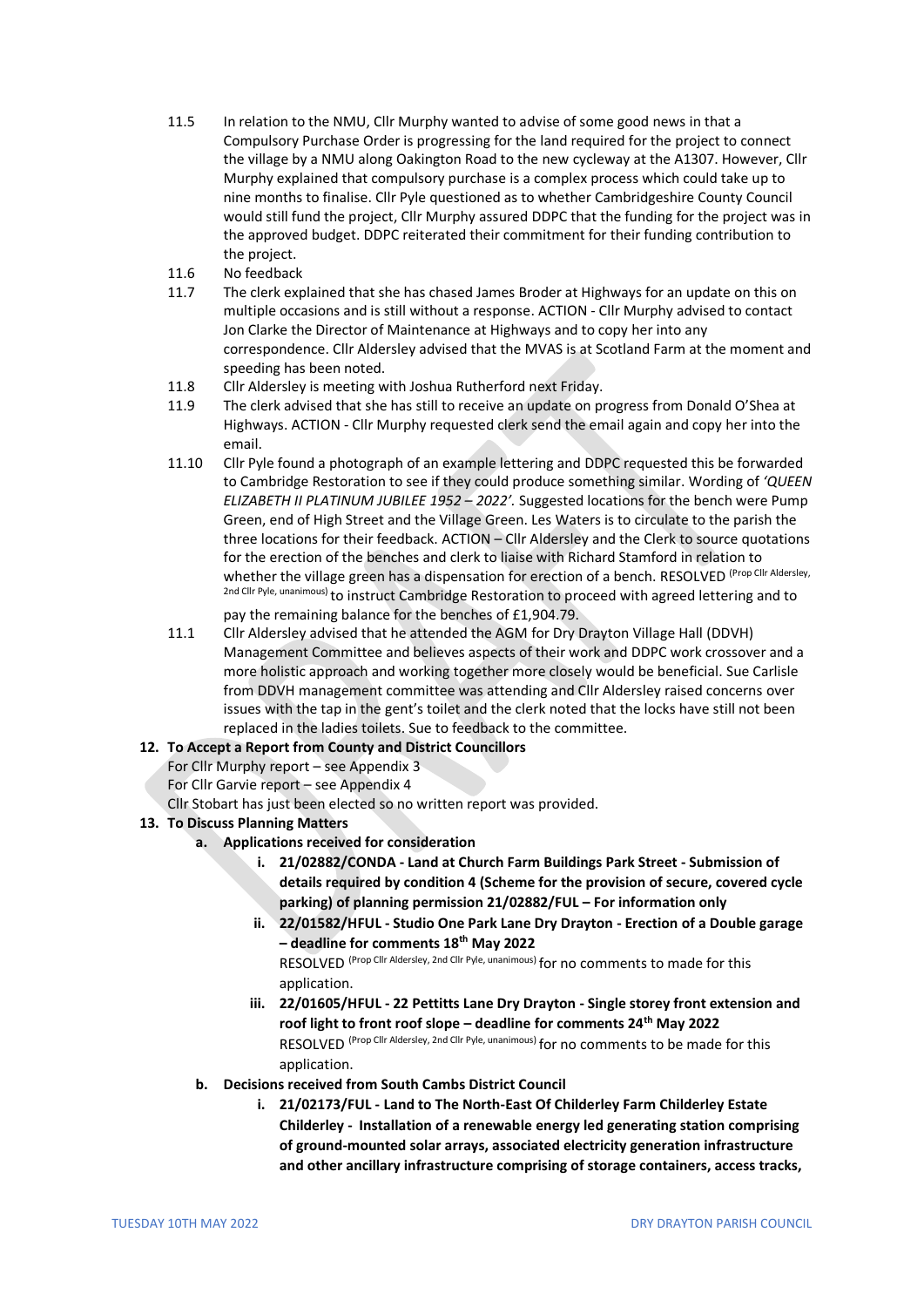### **fencing, gates and CCTV together with the creation of a woodland, landscaping and biodiversity enhancements – Permission granted**

### **14. Matters for discussion/correspondence received**

**14.1 For info – successful LHI application for 2022/23**

Cllr Aldersley thanked Cllr Murphy for her support with the LHI application which has been successful. ACTION – Clerk to advise Highways that DDPC resolved to contribute £4,836.00 to the project on  $1<sup>st</sup>$  February 2022.

**14.2 For info – Cambridge Club Festival 10th – 12th June and Strawberries and Creem Festival 17th – 19th June**

Cllr Pyle to forward contact details for the event to Les Waters for circulation.

- **14.3 To consider plans and produce an action plan for 'Operation London Bridge'** Cllr Aldersley advised that this item would best be discussed by DDPC via a virtual meeting.
- **14.4 To consider contributing to the purchase of commemorative mugs with the S&VA for the Queens Jubilee**

CAPALC advised DDPC that they would be able to contribute to the purchase of the mugs with Section 137 monies. RESOLVED (Prop Cllr Aldersley, 2nd Cllr Houlihane, unanimous) to make a £250.00 contribution as it was concluded that the expenditure would be appropriate, there would be direct benefit to the residents/area, and that the benefit would be commensurate.

**14.5 To discuss photographs and bios of councillors and the clerk for the parish council website** Councillors agreed to provide the clerk with this information before the June meeting.

#### **14.6 To discuss maintenance and repairs of the bus shelters**

DDPC agreed that for safety the broken glass of the Oakington Road/Hill View bus shelter should be cleared up, Cllr Aldersley offered to do this. ACTION – Clerk to investigate with DDPC insurance provider as to excess and whether a claim could be made for repairs to be carried out due to vandalism.

**14.7 To discuss email received in relation to planting of a memorial tree in a public area** DDPC agreed that there is very limited parish land and they do not want to set a precedent for the future, Cllr Aldersley to inform the enquirer of DDPC decision and to suggest they contact the Townlands Trust and Church as they may be able to accommodate the request.

#### **15. Consultations**

- **15.1 For info – Publication of the Greater Cambridge Housing Trajectory and Five-Year Housing Land Supply Report**
- **15.2 CCC Transport Strategy - key stakeholder engagement survey – consultation open from 9th May – 19th June**

Cllr Aldersley adjourned this item to the June meeting.

- **15.3 Waterbeach Neighbourhood Plan Adoption – 23rd March 2022** This item was just for information.
- **15.4 Cambridgeshire County Council Highway Maintenance Service Review -Local Highway Officers - Online Survey – deadline for comments 16th May 2022**

Cllr Aldersley advised for councillors to individually complete this survey.

### **16. Finance and Policy**

a. **To accept account review to date and bank reconciliation** 

Bank reconciliation (see Appendix 2) and finance spreadsheet were circulated to all councillors before the meeting, RESOLVED<sup>(Prop Cllr Aldersley, 2nd Cllr Pyle, unanimous)</sup> to accept and approve the accounts and bank reconciliation.

- b. **To advise of payments received** 
	- i. **SCDC – 1 st instalment of precept for 2022/23 - £8,625.00**
- c. **Payments made between 1st April 2022 to 30th April 2022**
	- i. **Salary/Overtime/Expenses/Pension (Period 12 & 1) - £732.80**
	- ii. **CAPALC – 2022/23 Affiliation Fee - £352.73**
	- iii. **Brookfield Groundcare – Cut 1 of 10 (Inv 1301) - £360.00**
	- iv. **CAPALC – Clerks Bitesize Election Training - £30.00**
	- v. **Parish Online – Online Mapping Service - £45.00**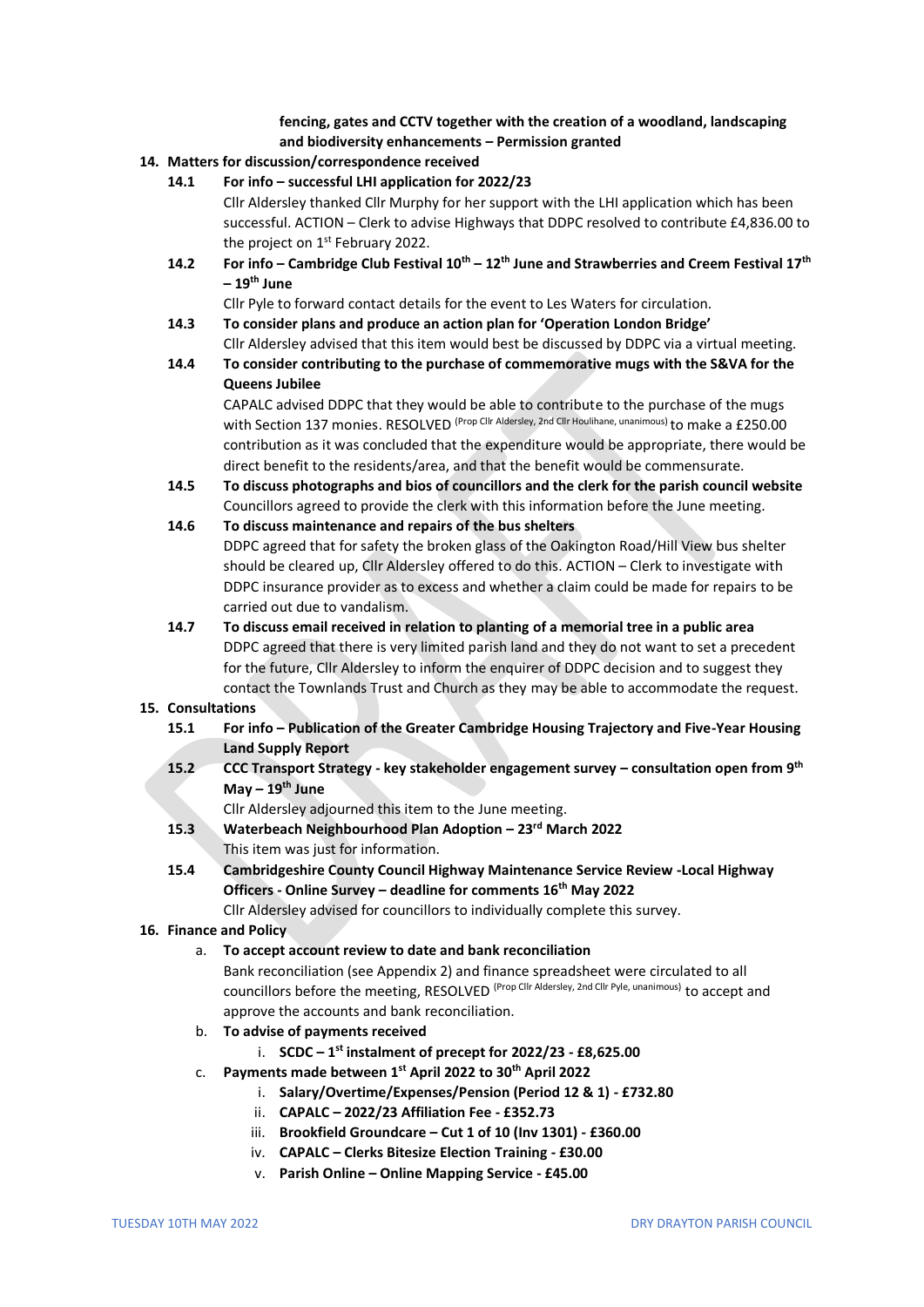vi. **Drax Energy – Streetlighting Energy (1st March 22 – 31st March 22) – 142.95**

#### d. **Payments to hand**

- i. **S Etherington-Meech – Reimbursement for APM refreshments – £37.31 -** RFSOI VED (Prop Cllr Aldersley, 2nd Cllr Pyle, unanimous) for payment to be made, to be approved online
- ii. **VisionICT – Annual website hosting and support (June 22 to May 23) – £225.76 -** RESOLVED (Prop Cllr Aldersley, 2nd Cllr Pyle, unanimous) for payment to be made, to be approved online *(LGA 1972, s.142)*
- iii. **VisionICT – Annual hosted email charge (6 emails) - £108.00 -** RESOLVED (Prop Cllr Aldersley, 2nd Cllr Pyle, unanimous) for payment to be made, to be approved online *(LGA 1972, s.142)*
- iv. **Brookfield Groundcare – Cut 2 of 10 - £360.00 -** RESOLVED (Prop Cllr Aldersley, 2nd Cllr Pyle, unanimous) for payment to be made, to be approved online (Public Health Act 1875, s.164)
- v. **DDVH – Hall Hire (10th May 2022 for 2 hrs – Inv No 404) - £14.00 -** RESOLVED (Prop Cllr Aldersley, 2nd Cllr Pyle, unanimous) for payment to be made, to be approved online *(LGA 1972, s.133)*

#### e. **To review the Year-end accounts**

The Year-end accounts were reviewed, and the councillors were satisfied with them. This enables the Annual Governance & Accountability Report to be signed off at the June meeting.

f. **To review standing orders and variable direct debits from bank account** 

Following review RESOLVED (Prop Cllr Aldersley, 2nd Cllr Pyle, unanimous) that no amendments are needed to the current standing orders and variable direct debits for staff costs, data protection registration and street lighting energy. It was discussed that the last direct debit payment for Drax Energy for the streetlighting energy was as much for one month than it has been for the whole of the previous year. ACTION – Clerk to contact Drax Energy for an explanation to the high prices rises for street lighting energy.

#### g. **To review bank signatories and agree removal and adding**

RESOLVED (Prop Cllr Aldersley, 2nd Cllr Pyle, unanimous) that Cllr Aldersley and Cllr Pyle remain as signatories, Cllr Houlihane and Cllr Smith are added as signatories and all previous councillors are removed as signatories from the bank account.

### h. **Authorise due payments that arise on a regular basis**

RFSOLVED (Prop Cllr Aldersley, Cllr Pyle, unanimous) to authorise due payments that arise on a regular basis including Brookfield Groundcare (Grass Cutting), Dry Drayton Village Hall (Hall Hire) and Paul Clarke (Bus Shelter Cleaning).

i. **To review Standing Orders (and adopt amendment to Standing Order 18 – financial controls and procurement) and Financial Regulations**

RESOLVED (Prop Cllr Aldersley, 2nd Cllr Pyle, unanimous) that the Standing Orders with the amendment to Standing Order 18 be approved, and the Financial Regulations be approved with no amendments.

j. **To review the Asset Register for 31st March 2021**

The Asset Register was noted by the councillors. It was observed that the location for the gavel and MVAS were to be updated. The Asset Register was approved with the location changes.

k. **To make arrangements with a view to becoming eligible to exercise the General Power of Competence in the future.**

DDPC agreed that they will not be eligible to exercise the General Power of Competence within the next 4 years. The clerk is not yet CiLCA qualified and only three councillors were elected at this year's election.

- l. **To confirm insurance cover** The council considered their insurance and confirmed that the policy was renewed in September 2021 and the cover provided is adequate.
- m. **To review DDPC and/or staff subscriptions to other bodies** RFSOI VFD (Prop Cllr Aldersley, 2nd Cllr Pyle, unanimous) that all current subscriptions remain.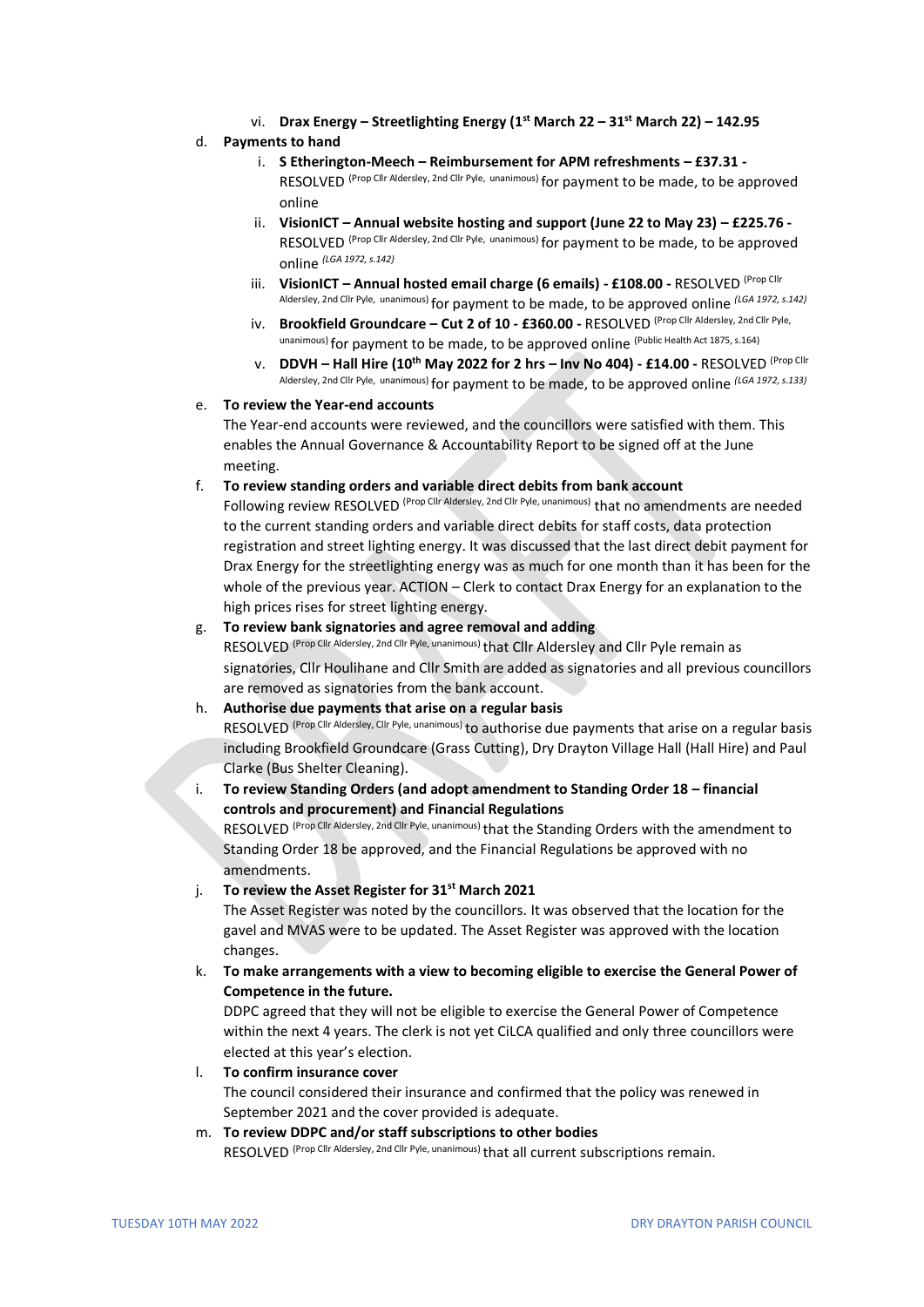n. **To review Complaints Procedure/Freedom of Information and Data Protection/Press and Media Policies**

Following review RESOLVED<sup> (Prop Cllr Aldersley, 2nd Cllr Pyle, unanimous)</sup> that all policies be approved with no amendments.

o. **To review employment policies and procedures and to consider and adopt an Equality and Diversity Policy & Disciplinary/Grievance Policy**

RESOLVED (Prop Cllr Aldersley, 2nd Cllr Pyle, unanimous) to adopt the Equality and Diversity Policy & Disciplinary/Grievance Policy. The employment policies and procedures were adjourned by the Chairman to the next meeting for review with the public and press excluded.

- p. **To review expenditure incurred under S.137 of the Local Government Act 1972** It was noted that during 2021/22 no expenditure was incurred under s.137 of the Local Government Act 1972. As agreed in Item 14.4 DDPC will spend S.137 monies in 2022/23 towards commemorative mugs.
- q. **To determine the time and place of ordinary meetings up to and including the next Annual Parish Council meeting**

Meeting dates were agreed by members and will remain on a Tuesday at Dry Drayton Village Hall. Dates agreed - 7<sup>th</sup> June 22, 5<sup>th</sup> July 22, 6<sup>th</sup> September 22, 4<sup>th</sup> October 22, 1<sup>st</sup> November 22, 6<sup>th</sup> December 22, 10<sup>th</sup> January 23, 7<sup>th</sup> February 23, 7<sup>th</sup> March 23, 4<sup>th</sup> April 23, 9<sup>th</sup> May 22 (Annual Parish Council Meeting)

- **17. To accept notices and matter for the next agenda Please note that no decisions can lawfully be made under this item. LGA 1972 s12 10(2) (b) states that business must be specified; therefore, the Council cannot lawfully raise matters for discussion.**
- **18. Date and time of next meeting – Tuesday 7th June 2022 at 7.30pm at Dry Drayton Village Hall**

Meeting closed at 10pm

Signed………………………………………………………………………Chairman

Dated…………………………………………………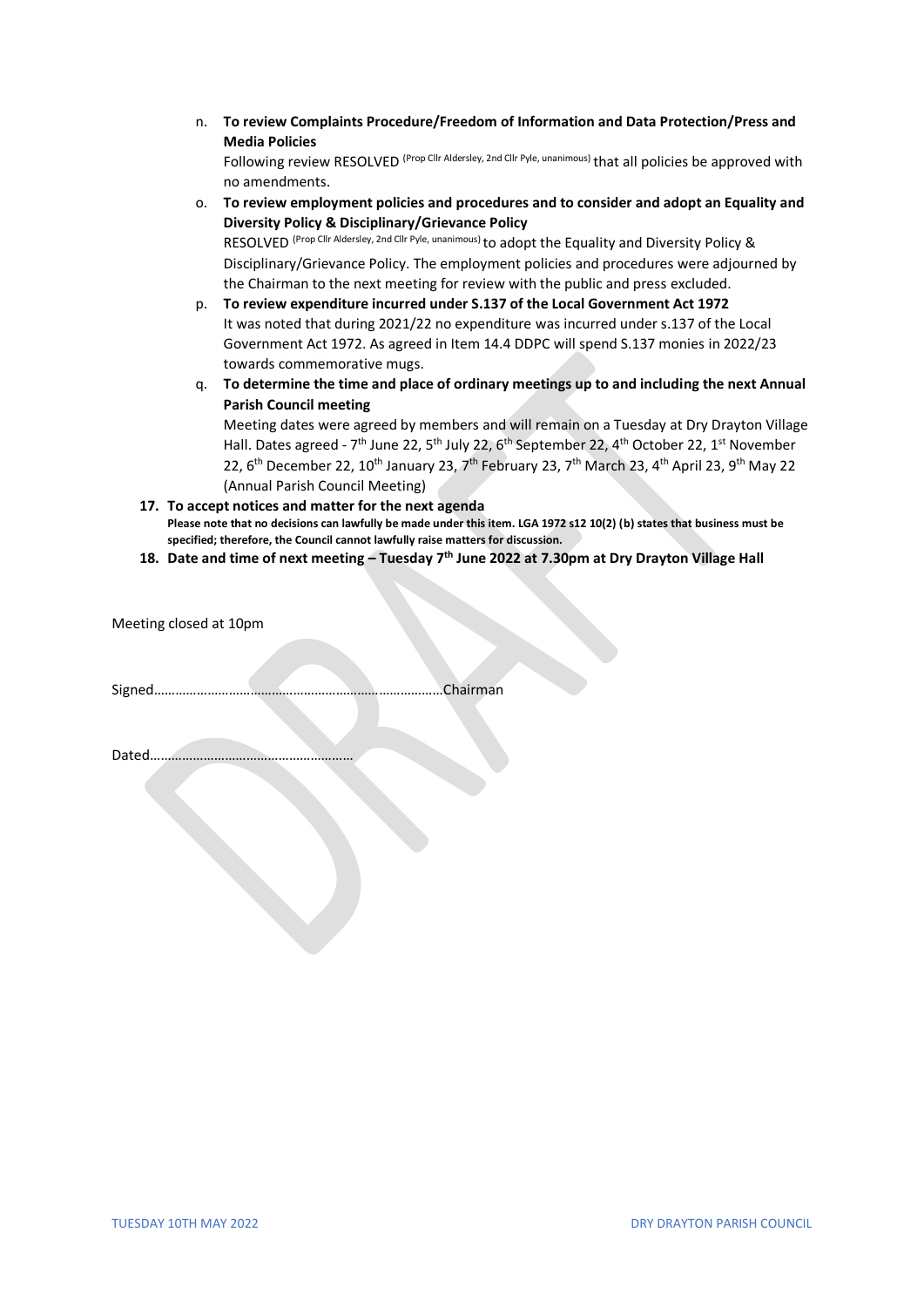# **Appendix 1**

# **Action Report/Ongoing Issues**

| 11.1  | Letter drafted to the Secretary of State in relation to complaints with planning and<br>procedures for 65 Pettitts Lane | SCA/SL     |
|-------|-------------------------------------------------------------------------------------------------------------------------|------------|
| 11.2  | Update on Swifts Close                                                                                                  | <b>SCA</b> |
| 11.3  | Zoom meeting with Highways to discuss transport issues to be arranged with Cllr                                         | SCA/EM     |
|       | Aldersley, Cllr Murphy, and members of the Speed Watch team                                                             |            |
| 11.4  | Update on dangerous footpath between Hill View & Trinity Stables                                                        | EM         |
| 11.5  | Progress on NMU                                                                                                         | EM         |
| 11.6  | Section 106 projects from Townlands Trust                                                                               | <b>SCA</b> |
| 11.7  | Erection of additional poles for MVAS                                                                                   | SCA/SEM    |
| 11.8  | Liaise with Joshua Rutherford in relation to creation of a Highways Improvement Working                                 | <b>SCA</b> |
|       | Group                                                                                                                   |            |
| 11.9  | Update on a time frame from Highways in relation to fixing of wigwags                                                   | <b>SEM</b> |
| 11.10 | Update on completion date for benches from Cambridge Restoration                                                        | SL.        |
| 11.11 | Village Hall Management Committee Meeting Update inc. completion of \$106 works                                         | EP.        |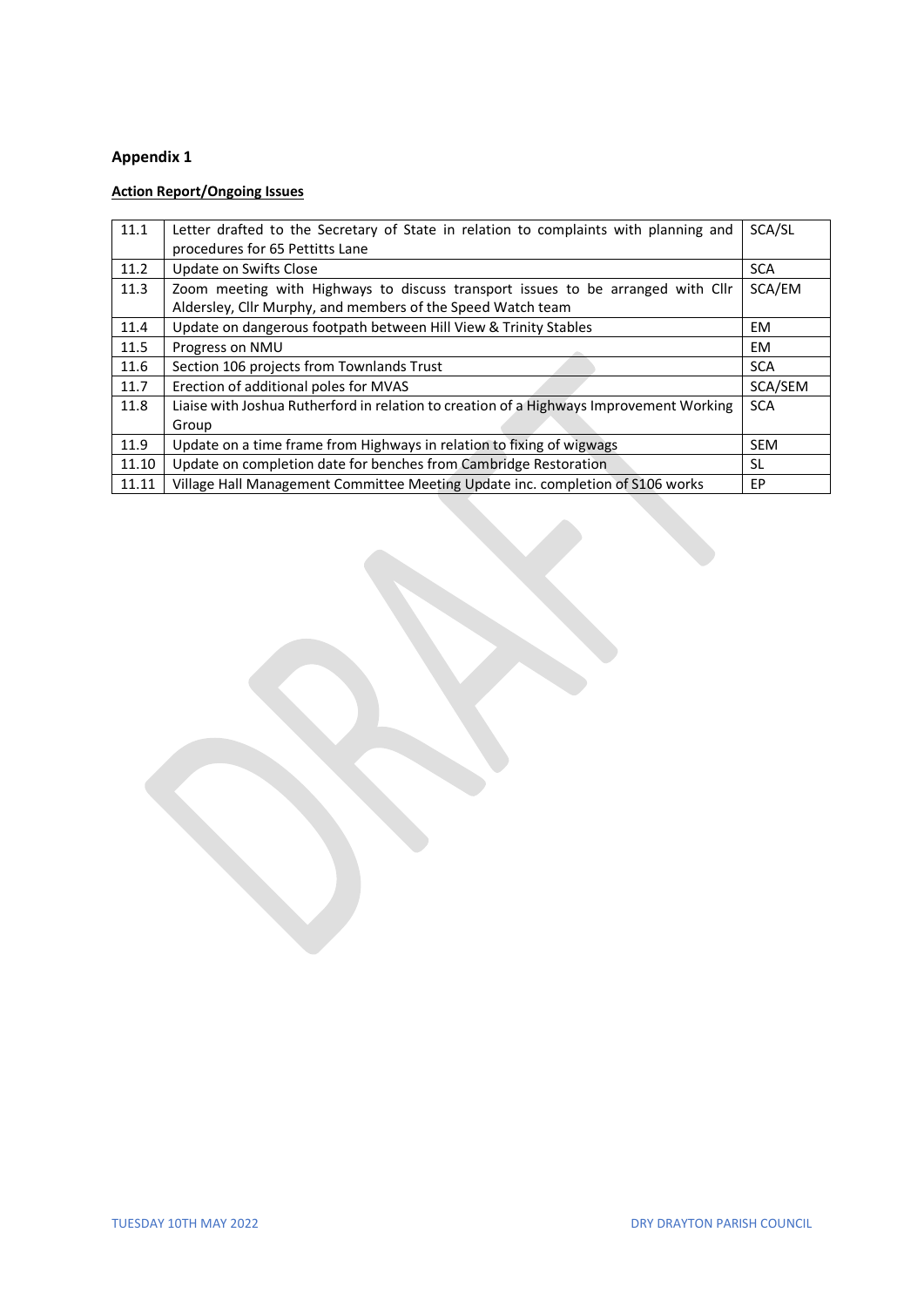# **Appendix 2**

# **DRY DRAYTON PARISH COUNCIL April 2022 Bank Reconciliation**

|                                                                                                                                                      | £          |  |  |
|------------------------------------------------------------------------------------------------------------------------------------------------------|------------|--|--|
| Lloyds current account on 31 <sup>st</sup> March 2022                                                                                                | £24,919.27 |  |  |
| Less payments presented from 1 <sup>st</sup> April 2022 to<br>30 <sup>th</sup> April 2022<br>4 online payments, 2 direct debit and 2 standing orders | £1,633.78  |  |  |
|                                                                                                                                                      | £8,625.00  |  |  |
| Plus, receipts presented from 1st April 2022 to                                                                                                      |            |  |  |
| 30 <sup>th</sup> April 2022                                                                                                                          |            |  |  |
| 1 receipt received                                                                                                                                   |            |  |  |
|                                                                                                                                                      |            |  |  |
| Closing bank account on 30 <sup>th</sup> April 2022                                                                                                  | £31,910.49 |  |  |
| Less outstanding payments not yet subtracted                                                                                                         |            |  |  |
|                                                                                                                                                      | £0.00      |  |  |
| <b>Balance carried forward at 30th April 2022</b><br>31,910.49<br>£                                                                                  |            |  |  |
|                                                                                                                                                      |            |  |  |

# Notes:

# **Sarah Etherington-Meech**

RFO

10th May 2022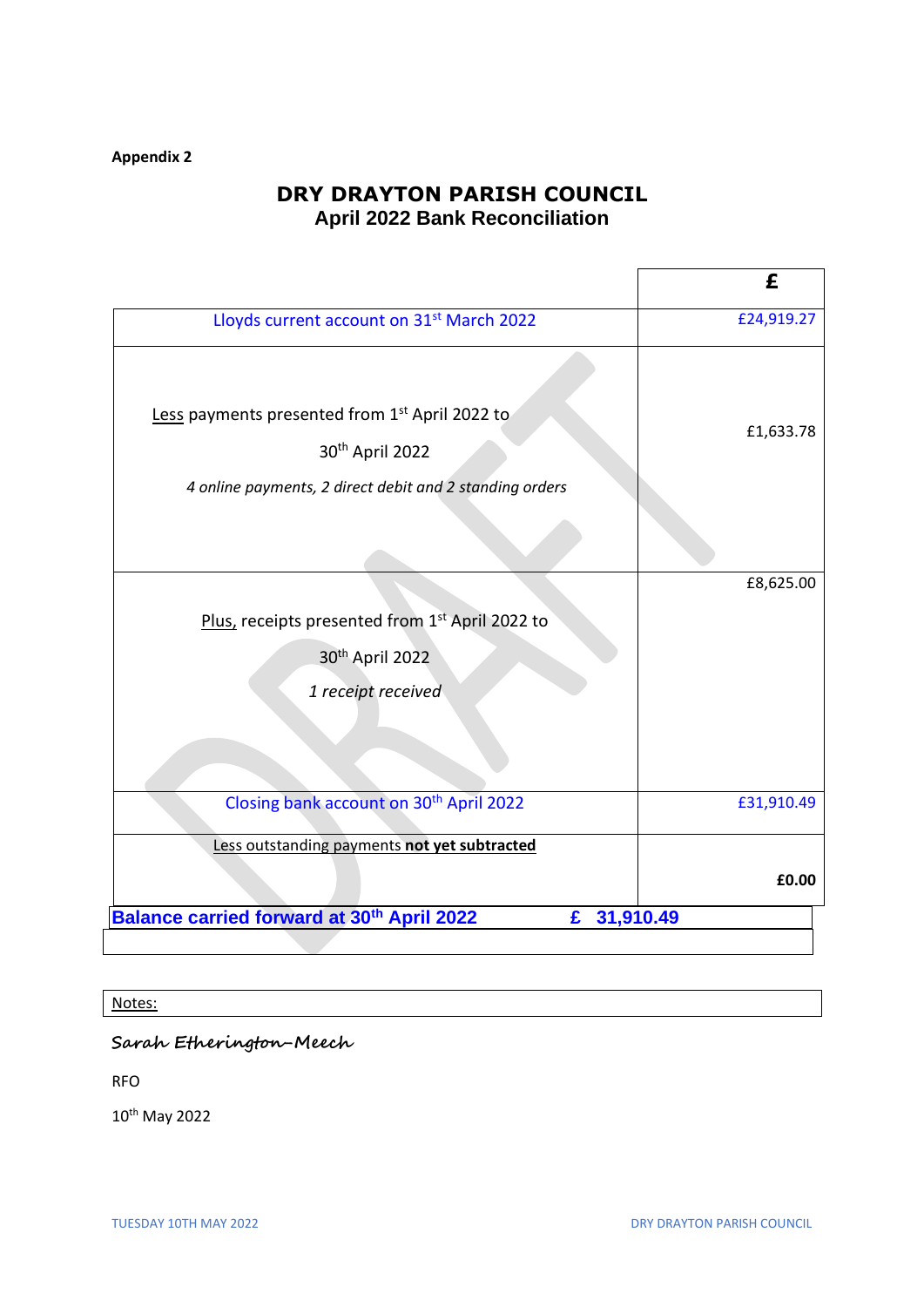## **Appendix 3 District Councillors' Report**

Because of the election period, there is not so much news to report.

### **Covid**

New data has revealed that Cambridge has the highest Covid-19 infection rate in the country. There were a total of 236 confirmed cases in the city from the week to May 1, although this is a down by a third from the previous week.

This follows on after the number of cases continues to decline steadily. This is believed to be linked with the end of free-testing on April 1.

Despite the declining cases, Cambridge still reported an infection rate of 188.7 cases per 100,000 people. This is well above the national average of 124.4.

This means that we still need to follow the advice we were given earlier to prevent infection.

#### **Ukraine**

As of 27 April, South Cambs had the highest number of visas issued under the sponsorship scheme (372) for any district in England, which is a testament to the generosity of our communities.

### **Zero Carbon Communities Grant scheme**.

South Cambridgeshire's community groups can now bid for a share of more than £120,000 from the District Council's popular Zero Carbon Communities Grant scheme. The deadline to **apply for the latest round of grants** is Wednesday 1 June 2022.

This year, groups in South Cambridgeshire can apply for between £1,000 and to £15,000 from the District Council's total pot of £120,544. The process has been simplified to aid applicants, with applications invited under two categories.

The first category is for projects which reduce carbon emissions or lock up carbon in a measurable way such as low carbon, energy saving improvements to community buildings, or tree-planting initiatives.

The second category is for community engagement projects which support and encourage lower carbon living. **Read full eligibility criteria and ideas for projects.**

The Zero Carbon Communities fund is one of the ways the District Council is supporting South Cambridgeshire shift to a cleaner and greener future with the support of the community. Parish councils and non-profit groups or organisations that are based in the district can apply. Other groups, such as social enterprises and community interest companies can apply as part of a partnership led by a parish council or not-for-profit group. Groups can **apply to the grant scheme online**

### **Support for the homeless**

Emmaus Cambridge, based in Landbeach, has been given a one-off grant of £30,000 which will allow it to employ an additional support worker to continue supporting single homeless people referred to the charity by the Council.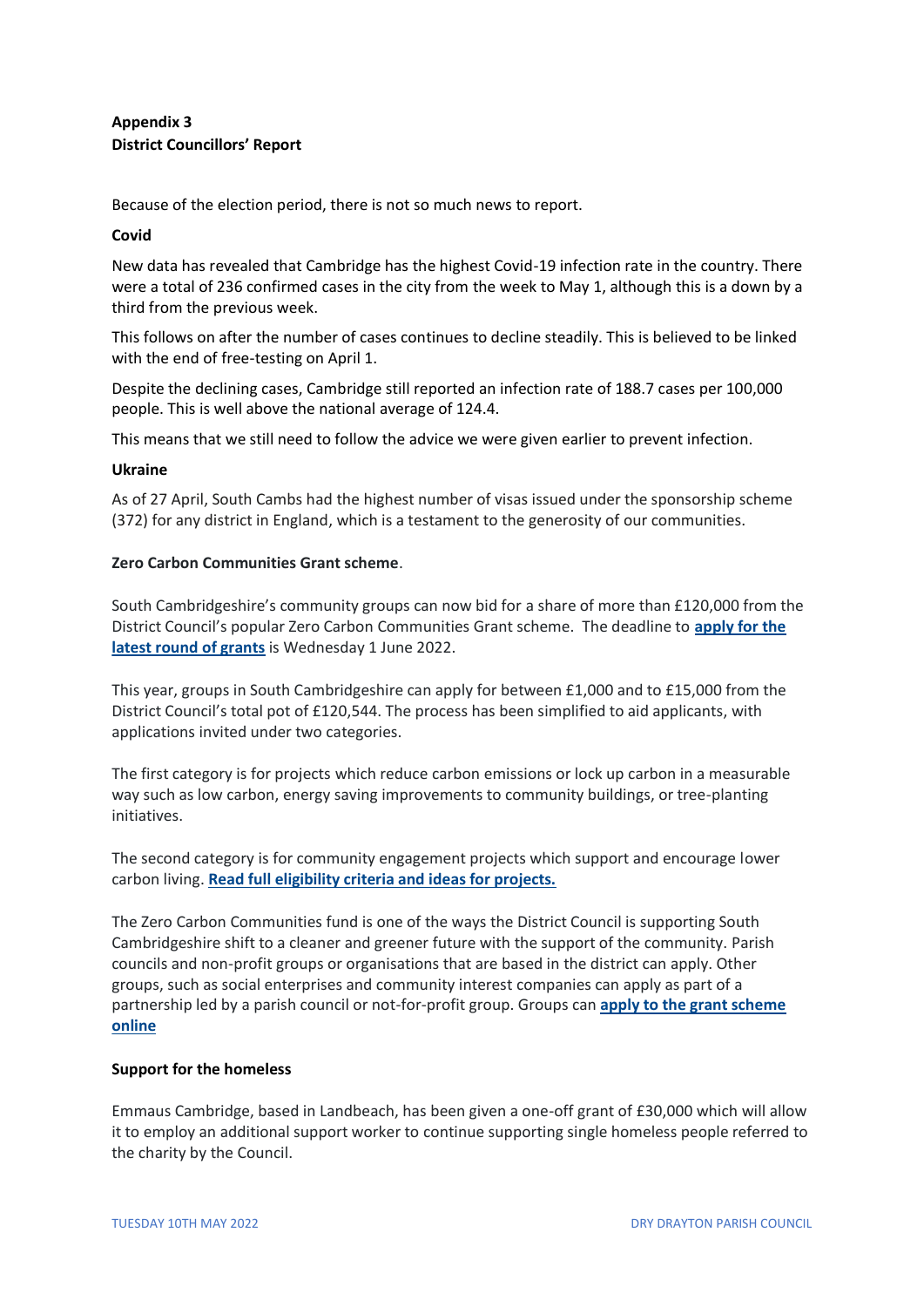## **Appendix 4**

## **Introduction**

It was a privilege to have been elected in the County Council elections in May 2021 to represent our local communities.

The elections saw the Conservative Group lose its majority on Cambridgeshire County Council. The number of councillors elected for each political group was as follows:

| <b>Conservatives</b>     | 28 |
|--------------------------|----|
| <b>Liberal Democrats</b> | 20 |
| Labour                   | 9  |
| Independents             |    |

## **1 The Council**

- **1.1** A new Joint Administration of Liberal Democrat, Labour and Independent councillors is now running the Council, and the three groups have signed an Agreement including a policy framework, protocols for working arrangements, and a new committee structure.
- **1.2** I am the Chair of my political group. This means I am responsible for organizing group meetings and ensuring we manage ourselves according to our standing orders.
- **1.3** I have been appointed to the Fire Authority, and was elected its Chair last summer. I am both the first woman and first non conservative to have held this position since its inception. I am proud that also elected Vice Chair was a Labour Councillor from Peterborough, who became the first member of an ethnic minority to be in a leadership position in the Fire Authority. As Chair of the Fire Authority I am a member of the Combined Authority Board, the decision making body chaired by the Mayor, along with leaders of local councils and the Police and Crime Commissioner.
- **1.4** On the County Council I am a member of the Strategy & Resources Committee, Adults & Health committee (including health scrutiny), the Pension Fund Committee and I chair the Staffing Committee which deals with senior appointments and policy.
- **1.5** The County Council's move from Shire Hall in Cambridge to Alconbury finally took place in the autumn - but not for Full Council meetings, for which the 'Multi Function Room' at Alconbury is certainly too small for meetings with COVID social distancing, and probably even when social distancing is not required. The Annual Meeting of the Council in May 2021 was held amid the war planes of the Imperial War Museum at Duxford.
- **1.6** The new Joint Administration has been taking stock of the Council it has inherited. We invited in a 'peer challenge' panel of expert councillors and council officers from the Local Government Association to look at the operation of the Council and advise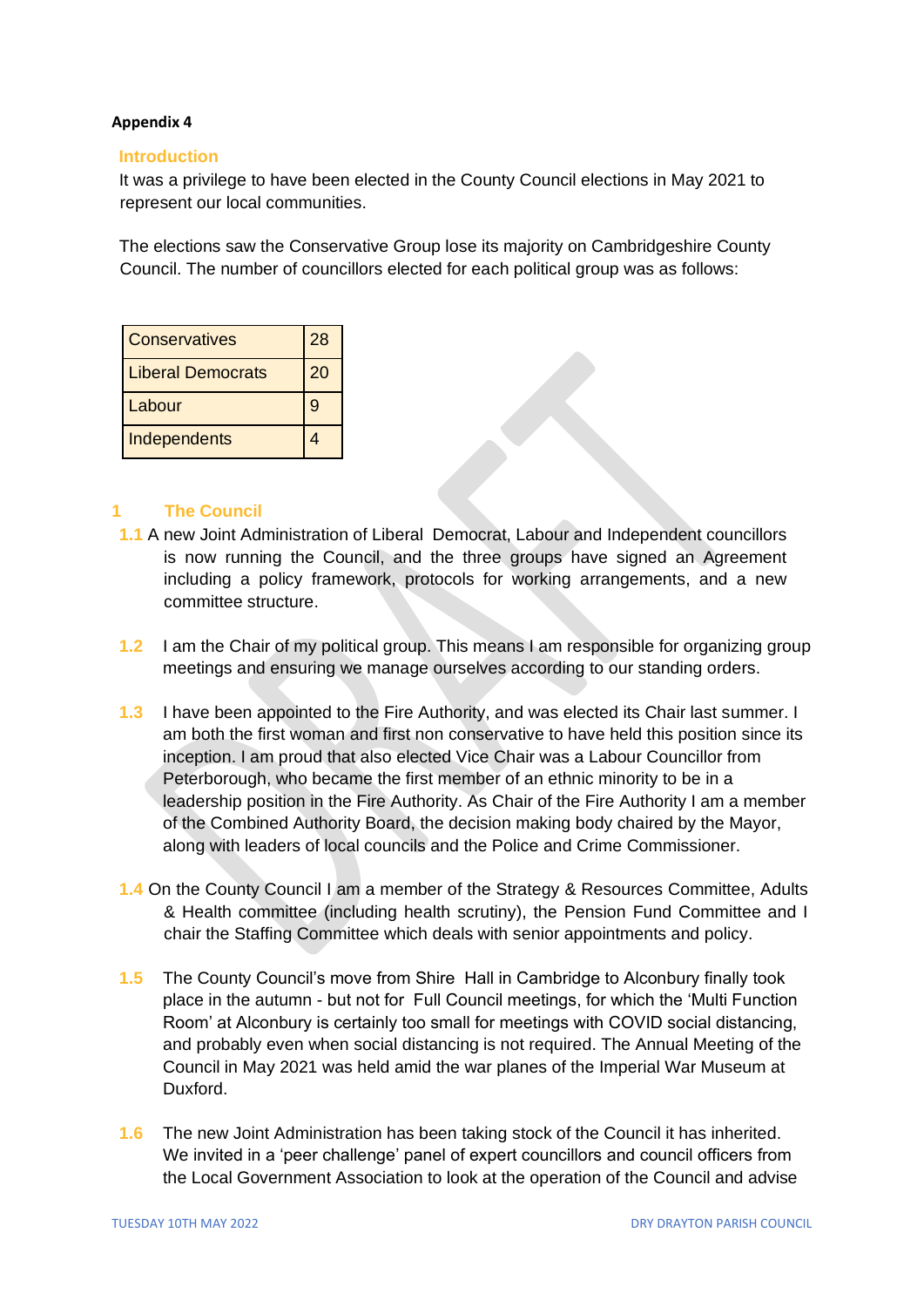on priorities. They did so, and came back in spring this year to update on how we were

doing. We also convened an Independent Remuneration Panel, as we are required to do, to review councillor allowances. Unlike the previous administration we agreed their recommendations unaltered.

**1.7** The Council's Chief Executive retired during the year, and we appointed a new Chief Executive Stephen Moir who started in post in February 2022. Unlike his predecessor, Stephen will serve Cambridgeshire County Council only, not Peterborough too. This is part of a process of disentangling many of the joint staffing structures set up by the previous administration, so that we and they can focus on Cambridgeshire priorities.

## **2 Strategy & Resources**

- **2.1** The new Council inherited a budget gap of £22.2M for this year. We managed to balance the budget this time, but very significant financial challenges lie ahead. The budget gap we inherited was set to rise to £86M by 2027, and our 'peer challenge' team identified this as an issue 'of significant magnitude'.
- **2.2** The Council increased its portion of Council Tax in February, by 1.99% for general services, and 3% for adult social care. This was a difficult decision to take during the current cost of living crisis, but many people struggling most with increased bills and prices are those who are most likely to need council services, and likely to pay a lower council tax increase. The Conservative opposition proposed an increase of 3% instead, with no increase for general services.
- **2.3** The Council's budget for this year included a £14M 'Just Transition Fund' to tackle inequality, improve lives, and care for the environment.
- **2.4** The new Joint Administration commissioned an independent review of the Council's development company This Land. This found 'unusual' accounting practices and 'shortcomings [which] require immediate attention'. It said, 'Overall we do not consider that there is a full understanding within This Land of the level of risk exposure the business is under.' The review made a number of recommendations, most to be carried out within 3 months. The new Administration also reviewed the financial model for the lease of the old Shire Hall building.
- **2.5** The County Council's Farms estate extends to 33,000 acres the biggest public sector rural estate in England and Wales. The new Joint Administration is keen to reposition this asset not just as a source of rental income (although that is important) but also as a major part of our environmental and climate ambitions.

### **3 Adults & Health**

**3.1** One of the major changes the new administration made to the Council's committee system was to combine the former Adults Committee and Health Committee into a single committee, making the most of the close relationship between health provision and adult social care. The Committee has been working hard towards the introduction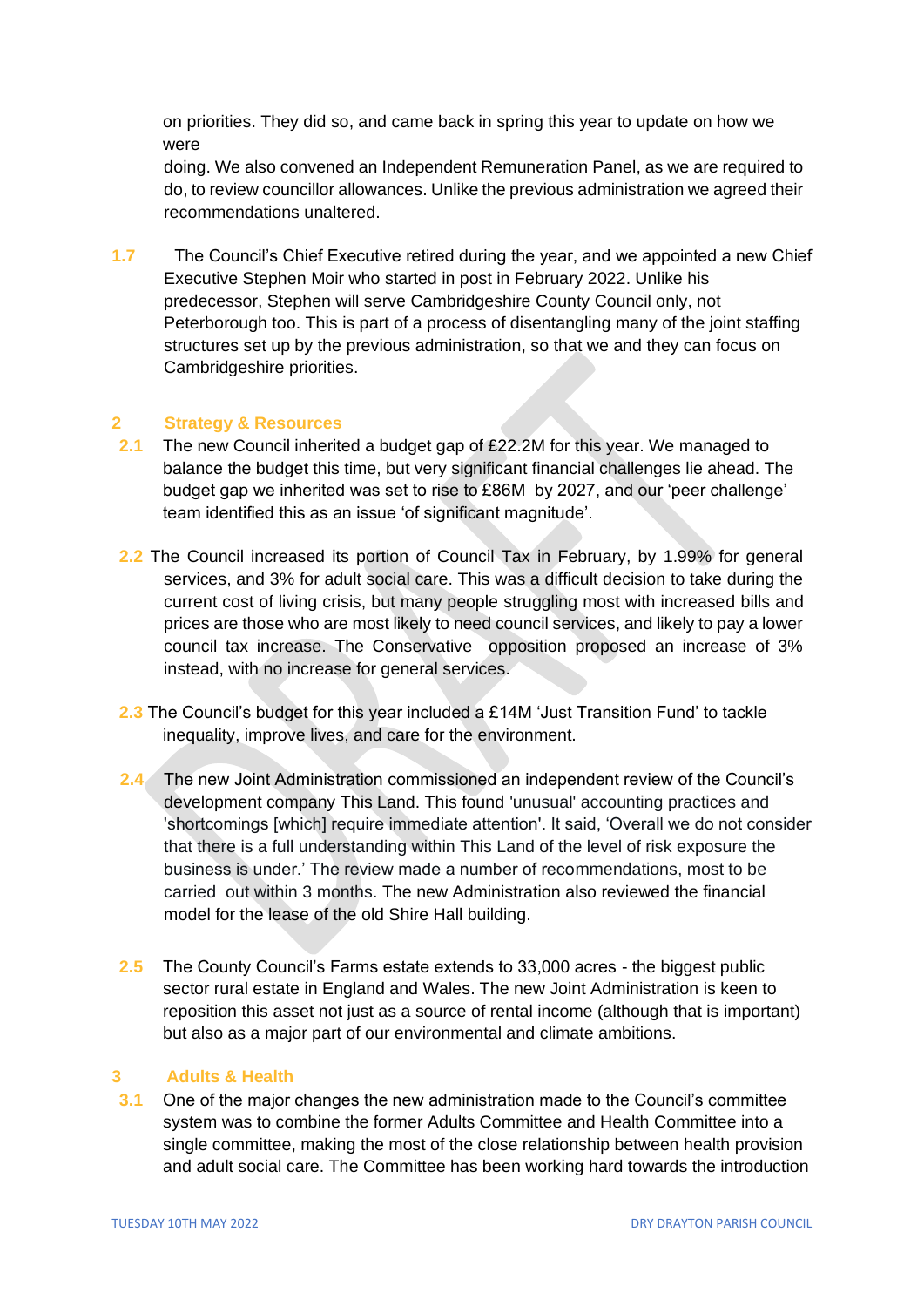of the Government's Integrated Care System across health and care providers in Cambridgeshire. We also welcomed a new Director of Public Health, Jyoti Atri.

- **3.2** The COVID pandemic has had a devastating effect in terms of loss of life, long-term health challenges, and the emotional impact on families. We certainly do not yet know the full impact on health long term for those who have had Covid. Workforce challenges in health and care are acute, as people are reassessing their careers and Brexit undermines the ability to employ staff with the right skills. The Council has worked extensively with partner agencies to support the COVID effort, though with all precautions now removed in England case numbers have surged in recent months.
- **3.3** The Joint Administration has adopted a 'health in all policies' approach. We are investing in the development of 'Care Together', with Community Catalysts supporting local social care micro-enterprises as an alternative to large agency staff models, and rolling out the Real Living Wage to social care workers. We have established increased support for unpaid carers and expanded the Direct Payment option to more people. And we have invested further in the Enhanced Response Service as an alternative to continuing reliance on over stretched A&E departments.
- **3.4** The Council has invested in public health programmes, including more NHS health checks, and local grants for community wellbeing activities. It has also started to assess the impact of government reforms on our social care responsibilities, in which it's clear there will be very significant new responsibilities and costs without new funding.
- **3.5** Work is progressing on the opportunity to build 80 flats on land at the Princess of Wales Hospital in Ely. 16 of these will be let out to Cambridgeshire Community Services NHS Trust as a hospital rehabilitation ward enabling health and social care to be further integrated.

## **4 Children & Young People**

- **4.1** A major focus of this committee during the year was to ensure funding of vouchers over school holidays for families eligible for free school meals. This happened throughout 2021/22 and is guaranteed throughout 2022/23. The Council has also worked with local providers on to establish the Holiday Activity & Food programme for the children of families on benefits-related free school meals. The numbers of children in Cambridgeshire eligible for free school meals has continued to increase significantly across the county.
- **4.2** The Council has carried out a high- profile drive to recruit more local foster carers and ensure more children and young people in care can remain within the county.
- **4.3** The national shortage of HGV drivers means the County Council has faced challenges in both home to school transport and school catering during the year, adding still more pressure for existing staff on top of Covid.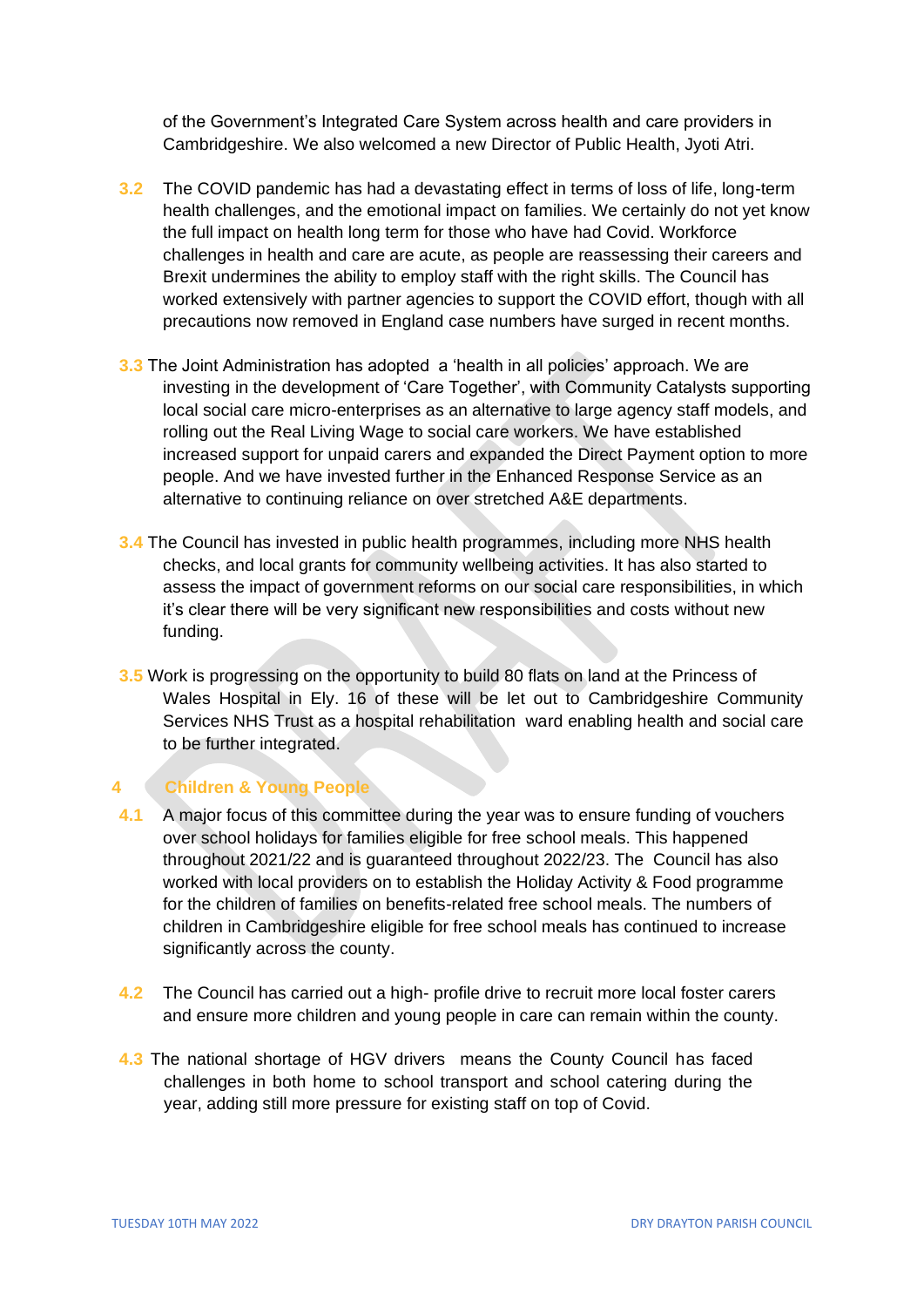- **4.4** A motion calling for a network of mental health hubs to meet the needs of young people received unanimous support from the Council. Work is beginning on putting this into practice.
- **4.5** A full and comprehensive review of admission arrangements for all own admission authority schools has been agreed, to include the published definitions of existing school catchment areas, and admission policies for schools with a sixth form. The Council is also proposing to commission new and additional places to meet rising demand for specialist placements for children with special educational needs.

## **5 COSMIC!**

- **5.1** The former Communities & Partnership Committee was renamed Communities, Social Mobility & Inclusion Committee – COSMIC for short.
- **5.2** The committee has been responsible for supporting communities through COVID, making provision for refugees from Afghanistan and now Ukraine, assisting EU citizens in obtaining settled status and voting rights, as well as a range of public services from libraries to mortuaries. It runs what was the Innovate & Cultivate Fund, now *Cultivate Cambs*, funding community support activities. It also drew up a Domestic Abuse Safe Accommodation Strategy.
- **5.3** COSMIC makes decisions about the Household Support Fund, which supports people experiencing immediate financial hardship to pay for food, household energy or other essential items. The number of families struggling financially is increasing and tragically this is likely to increase rather than decrease in the next few months.
- **5.4** The committee is also responsible for developing one of the Joint Administration's major commitments - decentralisation of Council services and decision making, to bring the Council closer to communities and make it more locally accountable.

## **6 Environment**

- **5.1** The new Environment & Green Investment Committee, chaired by Cllr Dupre, has been exceptionally busy this year, with a large number of practical projects as well as new strategies. The committee is responsible for climate change and renewable energy, strategic planning, flood and water, biodiversity, waste, antiquities, and surprisingly digital infrastructure and broadband.
- **6.2** Waste has been contentious, with unpopular commercial applications for incinerators at Wisbech and Woodhurst, very expensive odour control measures required to the Amey facility at Waterbeach, and uncertainty about the Government's intentions following several consultations on extended producer responsibility, deposit return schemes, and recycling. The Council's recycling centres at Milton and March are also in the early stages of plans for upgrades.
- **6.3** The Council's high-profile scheme to get the community of Swaffham Prior off oil and onto a new renewable energy community heating system continues to progress well, with a £3.2M Government grant awarded. Other energy schemes include the installation of solar panels on Park & Ride sites, small-scale solar farms with private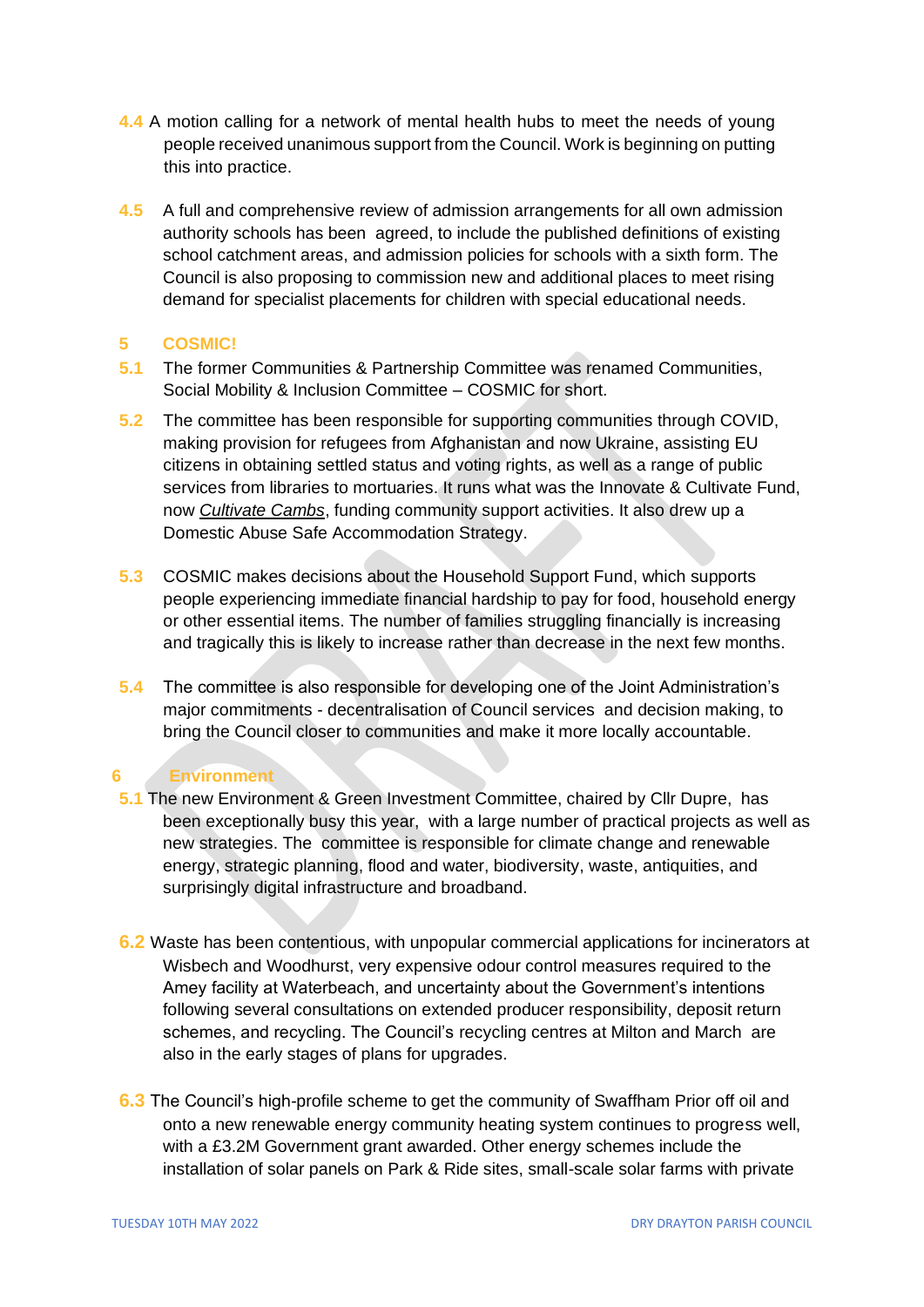wire connections to commercial customers, and replacement of gas and oil boilers in schools and in the Council's own premises around the county. We have also run another round of Solar Together, the group buying scheme for homeowners wanting to invest in solar panels and battery storage.

- **6.4** Meanwhile commercial operation Sunnica has submitted a planning application to the Secretary of State for what is believed to be the largest solar farm in the country, stretching from Red Lodge in West Suffolk to Burwell in East Cambridgeshire. The County Council is a consultee in this process.
- **6.5** The committee developed two important strategies this year a revised Local Flood Risk Management Strategy, and an updated Climate Change & Environment Strategy. The Flood Risk strategy was accompanied by local initiatives to promote and fund community flood groups, visits by the Floodmobile to demonstrate options for fitting flood prevention measures in domestic properties, and clarification of the responsibilities of riparian owners for maintaining their watercourses. The year saw local flood and water matters require attention in all parts of Bar Hill division.
- **6.6** The Climate Change & Environment Strategy sets a new and more ambitious target for a net-zero carbon Cambridgeshire by 2045, aiming to work with businesses and communities to bring this about. We are also working on a Cambridgeshire Decarbonisation Fund and Local Area Energy Planning. Lib Dem Council Leader Lucy Nethsingha is leading plans for a 'Cambridgeshire COP' following the high-profile international COP26 climate negotiations in Glasgow.
- **6.7** As every year, the Council publish ed its carbon footprint report. COVID meant 2020/21 was an unusual year, with not only less travel but also less construction, two of the biggest greenhouse gas contributors. The shrinkage in our carbon footprint is likely not to be sustained next year.
- **6.8** We invested an additional £109K over last winter to undertake urgent repairs to various biodiversity sites, as well as to begin a biodiversity audit of the Council's land to set a baseline for our commitment to increase biodiversity in Cambridgeshire. We have also promoted, and taken part in, the Queen's Green Canopy initiative to mark the Platinum Jubilee.
- **6.9** The County Council has responded to various strategic planning consultations including for North East Cambridge, the move of the Cambridge Waste Water Treatment Plant, and various phases of the development of Northstowe. It also adopted the revised Minerals & Waste Local Plan.
- **6.10** A new heritage website for Cambridgeshire is currently under construction. Meanwhile, a recent discovery in Fenstanton has turned out to be of international significance—a human skeleton with a nail through the foot, which experts believe to be the remains of a Roman crucifixion, probably of a slave.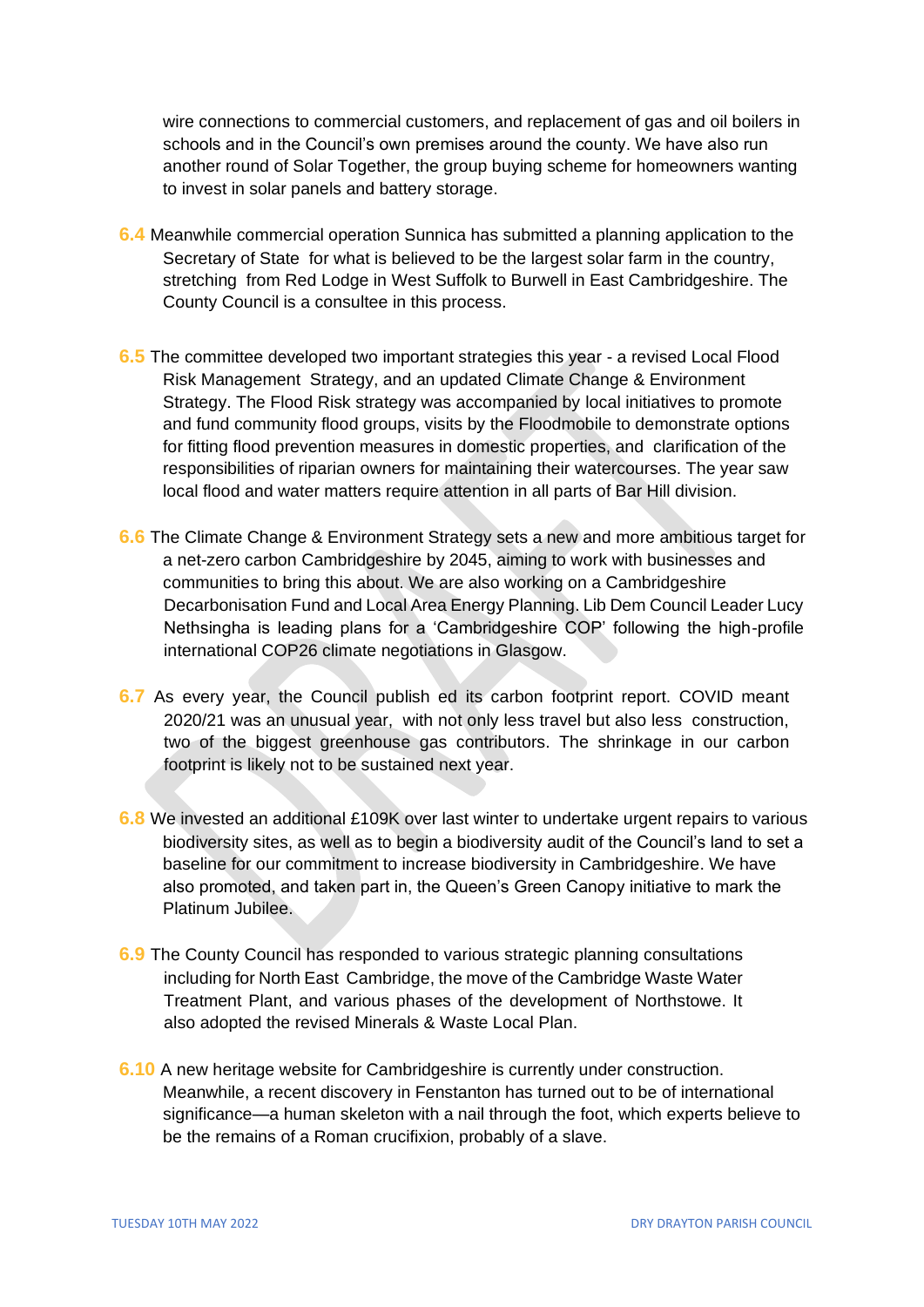**6.11** Connecting Cambridgeshire has produced a new digital connectivity strategy for Cambridgeshire & Peterborough. We were concerned that the implications of the 2025 copper switch-off for many systems were not fully taken on board.

## **7 Constitution & Ethics**

- **7.1** An issue dominating Cambridgeshire politics since the whistle was blown in 2018 is 'Farmgate' – in which the County Council's deputy leader Cllr Roger Hickford was awarded the tenancy of a County Council-owned farm in Girton. The new Joint Administration took office committed to publishing the facts, and this has now happened. Mr Hickford was found by independent investigators to have broken the councillors' Code of Conduct in seven different ways, including bullying and improper use of position for personal advantage. Mr Hickford resigned from the Council before the election.
- **7.2** In less contentious news, the committee proposed a new Parental Leave Policy for councillors which was adopted by the Council.
- **7.3** The committee proposed, and the Council agreed, changes to the Council's standing orders which mean that councillors will no longer be able to propose to Full Council motions that relate to current planning applications that are before the Council or that it is likely to be consulted on. This does not prevent councillors speaking out, campaigning and supporting their residents in all sorts of ways on contentious local planning applications. But the purpose was to stop councillors misusing Full Council meetings to set Council policy on applications which must be decided impartially by the

Council's Planning Committee.

## **8 Highways & Transport**

- 8.1 The new Council is facing up to the many challenges left by its outgoing administration. Not least of these was the atrocious state of the county's 100k gullies, whose lack of maintenance contributed to the flooding of winter 2020/21. These are now being mapped and cleared, including one which was in such a bad state a metal detector was required to actually find it.
- **8.2** We have established a new funding pot for local communities to bid into for 20MPH zones, to make these more widespread and easier to obtain. Also a working group will publish a proposed new policy on heavy goods vehicles in villages, which will align with the Combined Authority's forthcoming Local Transport & Connectivity Plan.
- **8.3** The Council has been focusing on Active Travel, with the aim of improving infrastructure for pedestrians, cyclists, and equestrians. A new Local Cycling & Walking Infrastructure Plan is in progress. The Council has expressed interest in taking up the prospect of being able to enforce moving traffic offences such as breaching weight limits.
- **8.4** Local Highways Improvement bids last summer were successful for Dry Drayton, but not for Girton or Bar Hill. A new policy on LHI bids and a less burdensome process is